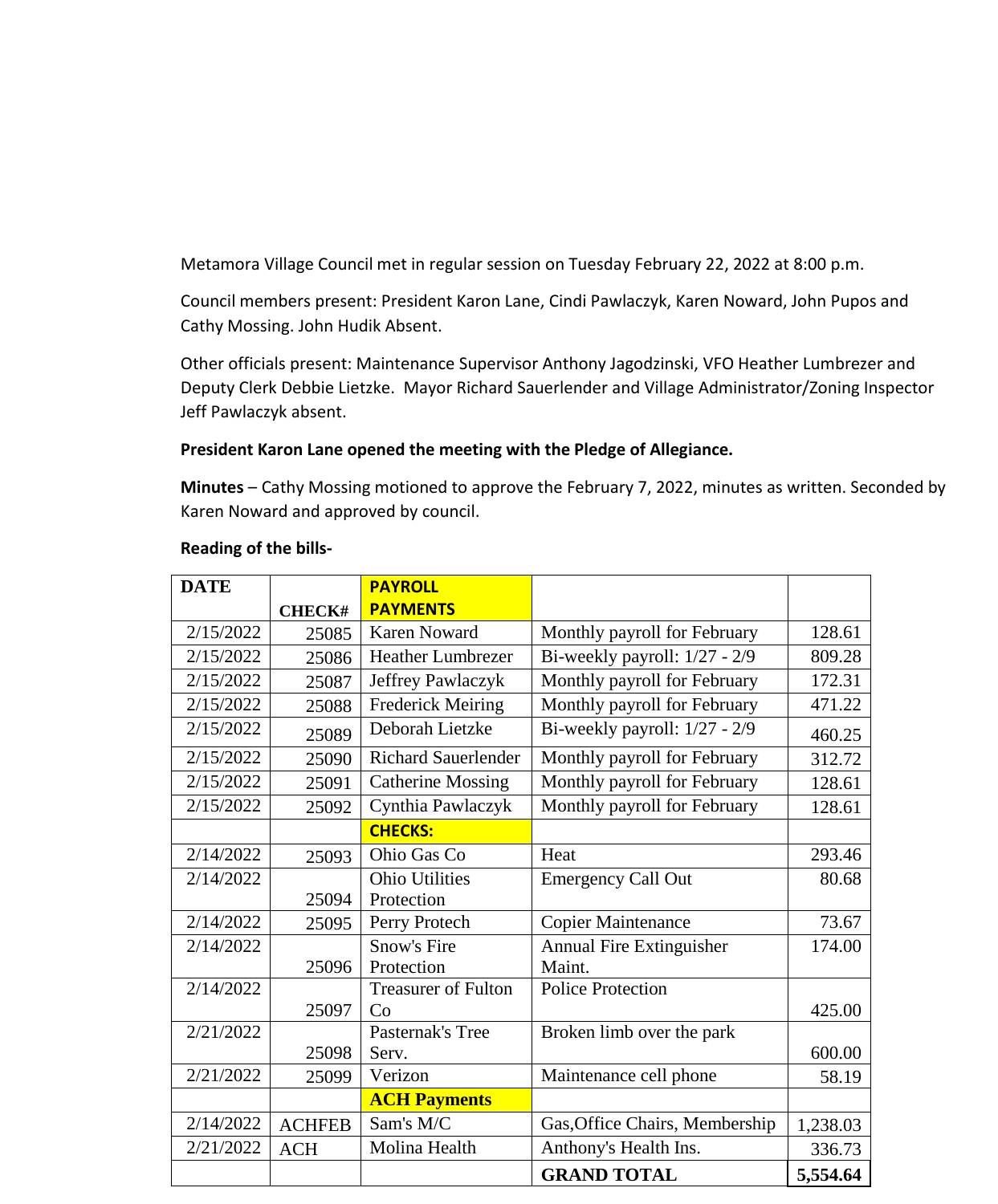Karen Noward motioned to pay bills as read. Seconded by Cathy Mossing and approved by council.

**Personnel & Finance** – Cathy Mossing motioned for a second Reading of ordinance 2022-02 replacing Al Lehenbauer and Yvonne Trevino with Kevin Whitlock as our Prosecutor and Solicitor. Seconded by John Pupos and approved by council.

Cathy Mossing moved that we increase the office supply expense line #A01-7-X-241-00 by \$1,000.00. Seconded by John Pupos and approved by council.

Cathy Mossing suspended the rules on 2022-03 hiring Anthony Jagodzinski as Maintenance Supervisor and Kyle Condon as Maintenance. Anthony getting paid \$22.00 an hour and Kyle getting \$20.00 an hour. Seconded by John Pupos. Roll call vote: Karen Noward-abstained, Cindi Pawlaczyk-yes, John Pupos-yes, Cathy Mossing-yes. Suspending the rules passed.

Cathy Mossing motioned that we accept Rick Meiring's resignation as our Sewer Operator of Record. Seconded by John Pupos and approved by council.

Cathy Mossing moved that we suspend the rules on ordinance 2022-04 hiring Mikael Stiles as our Sewer Operator of Record at a rate of \$700.00 per month. Seconded by John Pupos. Roll call vote: Karen Noward-yes, Cindi Pawlaczyk-yes, John Pupos-yes, Cathy Mossing-yes. Suspending the rules passed. Cathy Mossing moved that we pass ordinance 2022-04 hiring Mikael Stiles as our Sewer Operator of Record under emergency measure. Seconded by John Pupos. Roll call vote: Karen Noward-yes, Cindi Pawlaczyk-yes, John Pupos-yes, Cathy Mossing-yes. Motion passed.

The Chamber of Commerce would like to do the Park O Rama June  $10^{th}$  and  $11^{th}$ . The community garage sale is usually that weekend. Council approved to change the garage sales to June 25<sup>th</sup>.

The Village needs to work out the details with The Chamber of Commerce as they take over the Park O Rama. Some council members plan on attending the next Chamber meeting to discuss this.

The Village Council still plans on having the chicken barbeque in August.

**Lands & Buildings Report** – 2022 Stapleton Insurance policy needs to be signed by April. Pupos would like Anthony Jagodzinski to take inventory of the items in the shop to make sure everything is on our policy.

An ordinance needs to be passed no later than April 29 for the ODOT bridge project on SR 120. Copies were sent to Robbie Anderzack for review before passing an ordinance.

Repairs need to be done to Mill and Swanton Streets. It was recommended to have Jim Bernath do spray patching this spring or early summer. The Village could use the county auto permissive money for this project.